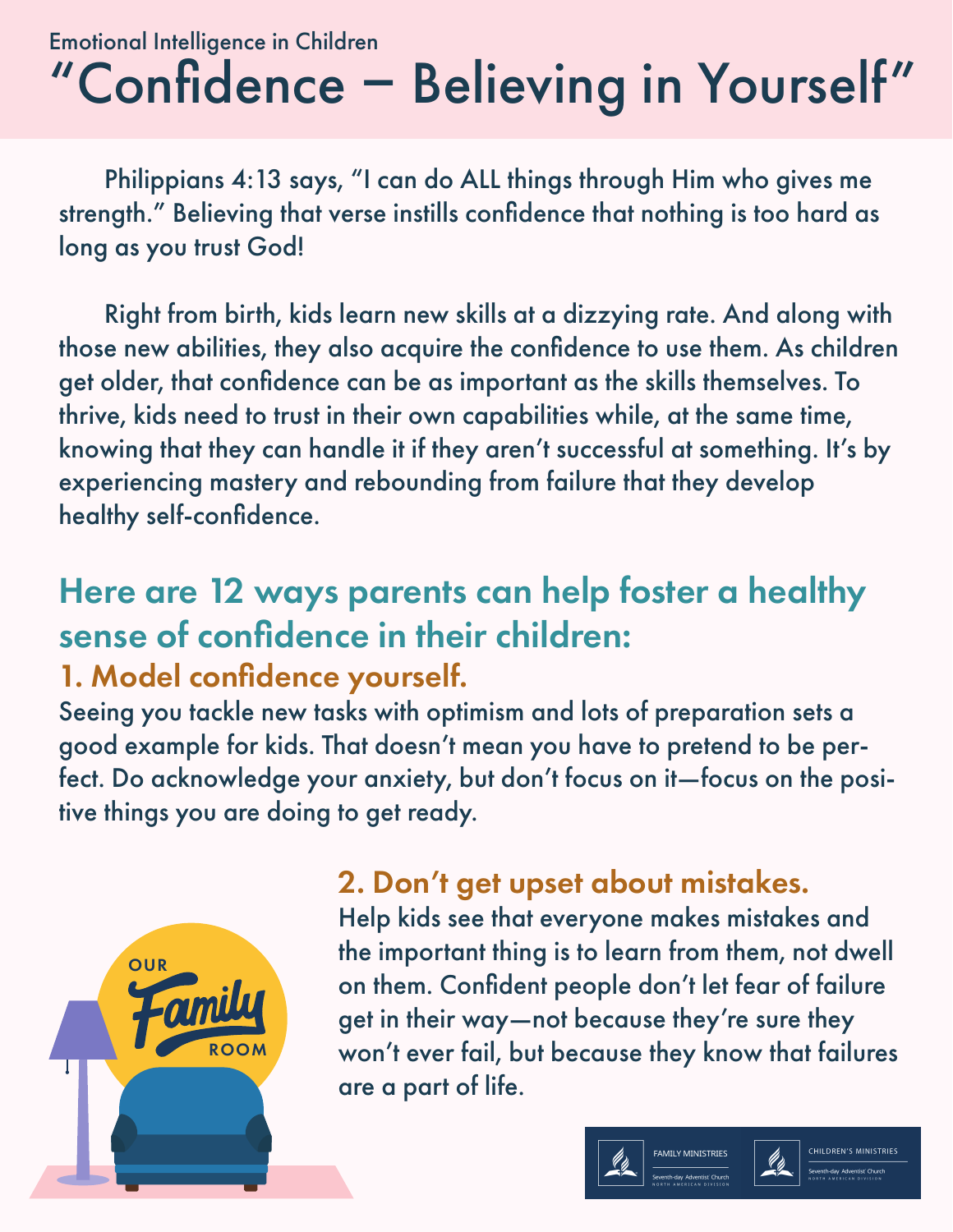# Emotional Intelligence in Children "Confidence - Believing in Yourself"

### 3. Encourage them to try new things.

Instead of focusing all their energy on what they already excel at, it's good for kids to diversify. Attaining new skills makes kids feel capable and confident that they can tackle whatever comes their way.

### 4. Allow kids to fail.

It's natural to want to protect your child from failure, but trial and error is how kids learn, and falling short of a goal helps kids find out that it's not fatal. It can also spur kids to greater effort, which will serve them well as adults.

### 5. Praise perseverance.

Learning not to give up at the first frustration or bail after one setback is an important life skill. Confidence and self-esteem are not about succeeding at everything all the time, they're about being resilient enough to keep trying, and not being distressed if you're not the best.

### 6. Help kids find their passion.

[Exploring their own interests](https://childmind.org/article/finding-the-balance-with-after-school-activities/) can help kids develop a sense of identity, which is essential to building confidence. Of course, seeing their talents grow will also give a huge boost to their self-esteem.



### 7. Set goals.

Articulating goals, large and small, and achieving them makes kids feel strong. Help your child turn desires and dreams into actionable goals by



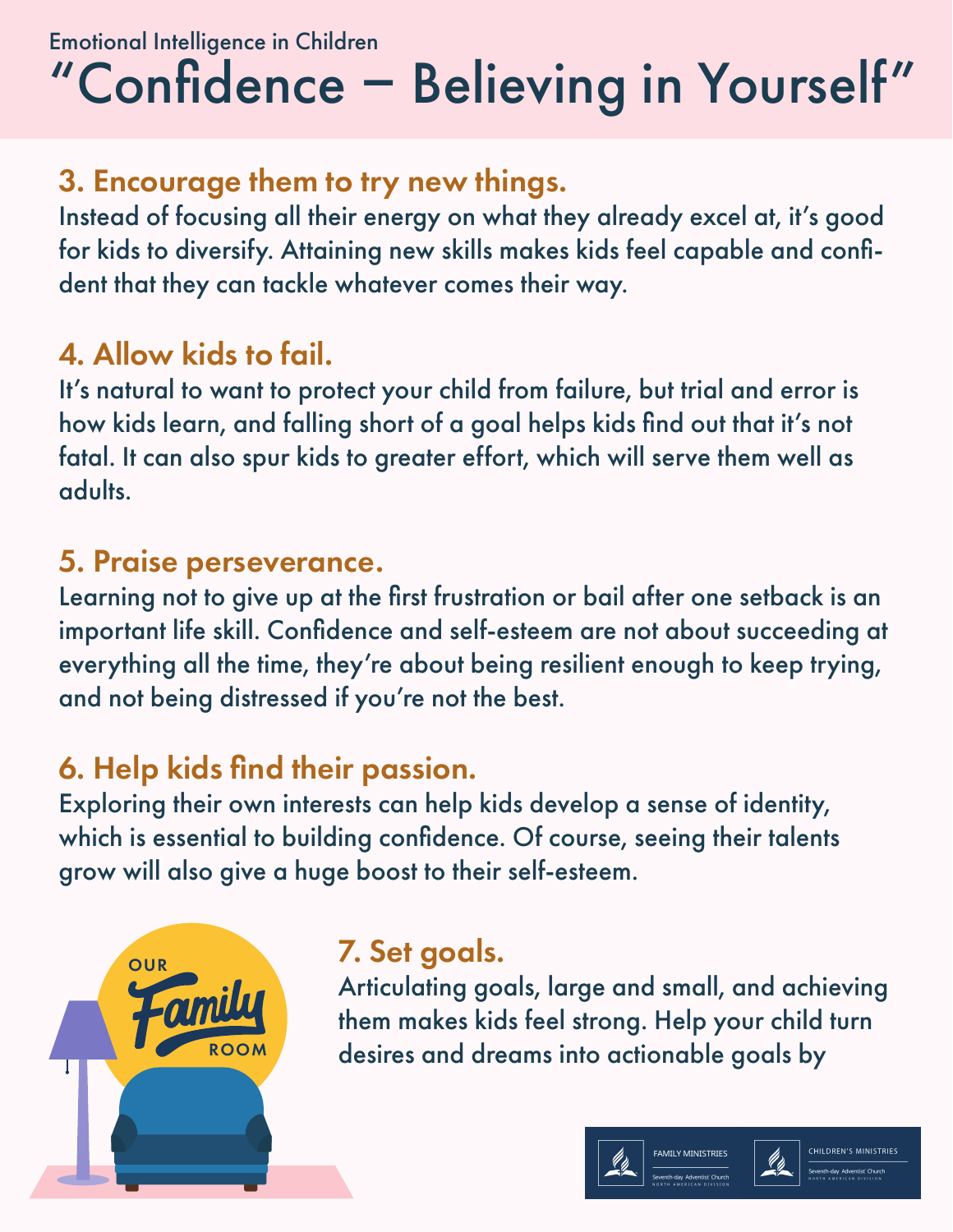# Emotional Intelligence in Children "Confidence - Believing in Yourself"

encouraging them to make a list of things they would like to accomplish. Then, practice breaking down longer-term goals into realistic benchmarks. You'll be validating their interests and helping her learn the skills needed to attain goals throughout life.

### 8. Celebrate effort

[Praising kids for their accomplishments is great,](https://childmind.org/ask-an-expert-qa/does-it-matter-how-i-praise-my-child/) but it's also important to let them know you're proud of their efforts regardless of the outcome. It takes hard work to develop new skills, and results aren't always immediate. Let kids know you value the work they're doing, whether they're toddlers building with blocks or teenagers teaching themselves to play the guitar.

### 9. Expect them to pitch in.

They might complain, but kids feel more connected and valued when they're counted on to do age-appropriate jobs, from picking up toys to doing dishes to picking up younger siblings from a play date. Homework and after-school activities are great, but being needed by your family is invaluable.

#### 10. Embrace imperfection.

As grown-ups we know perfection is unrealistic, and it's important for kids to



get that message as early as possible. Help kids see that whether it's on TV, in a magazine, or on a friend's social media feed, the idea that others are always happy, successful, and perfectly dressed is a fantasy, and a destructive one. Instead, remind them that being less than perfect is human and totally okay.





**CHILDREN'S MINISTRIES**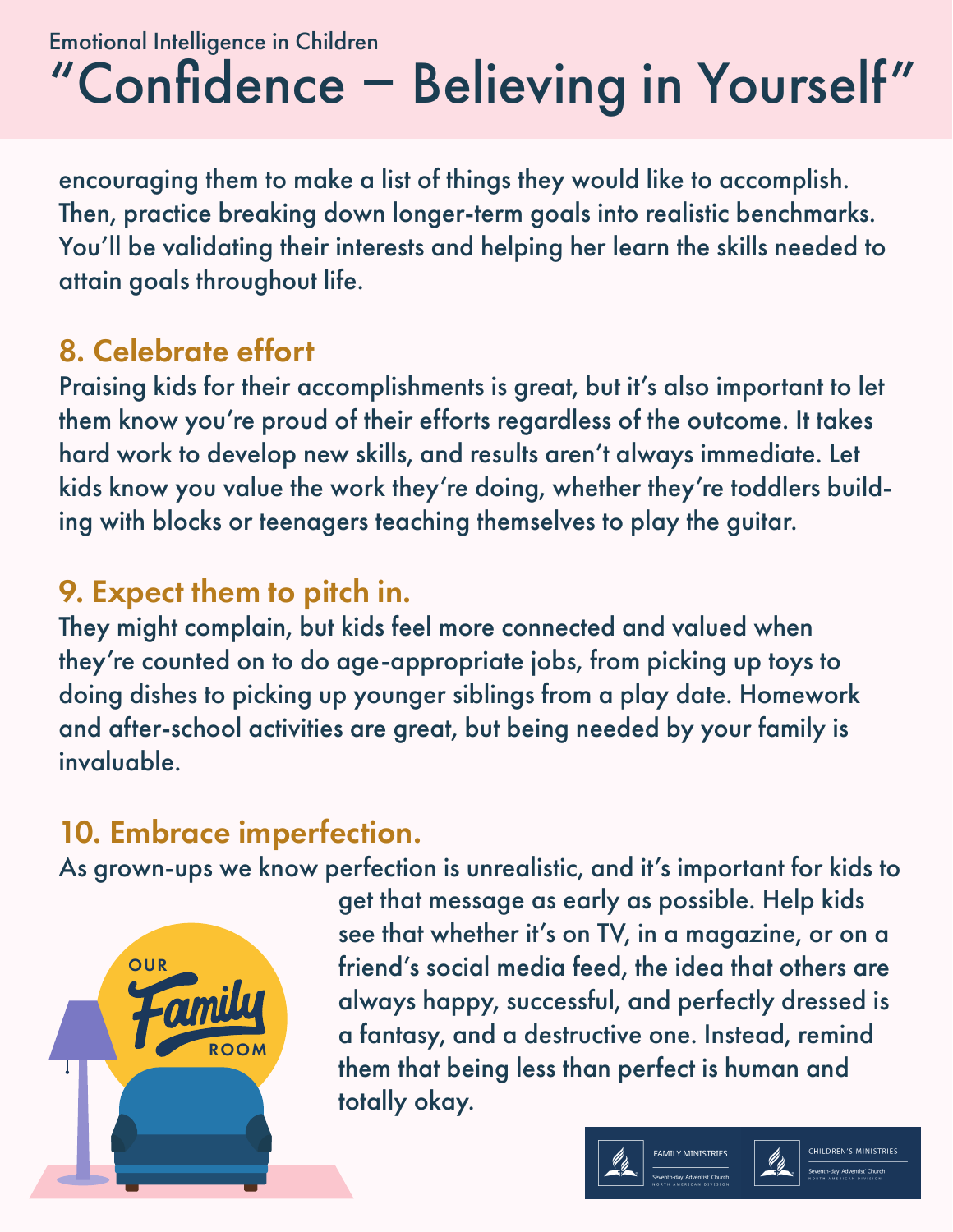# "Confidence - Believing in Yourself" Emotional Intelligence in Children

#### 11. Set them up for success.

Challenges are good for kids, but they should also have opportunities where they can be sure to find success. Help your child get involved with activities that make him feel comfortable and confident enough to tackle a bigger challenge.

### 12. Show your love.

Let your child know you love him no matter what. Win or lose the big game, good grades or bad. Even when you're disappointed in their behavior, make sure your child knows that you love them unconditionally. This will bolster self-worth even when they may not be feeling good about themself.

 Once again, helping your child learn not to give up at the first frustration or bail after one setback is an important life skill. Confidence and self-esteem are not about succeeding at everything all the time, but more about being resilient enough to keep trying, keep trusting God, and let Him lead in all you seek to accomplish.





 $\ell_2$